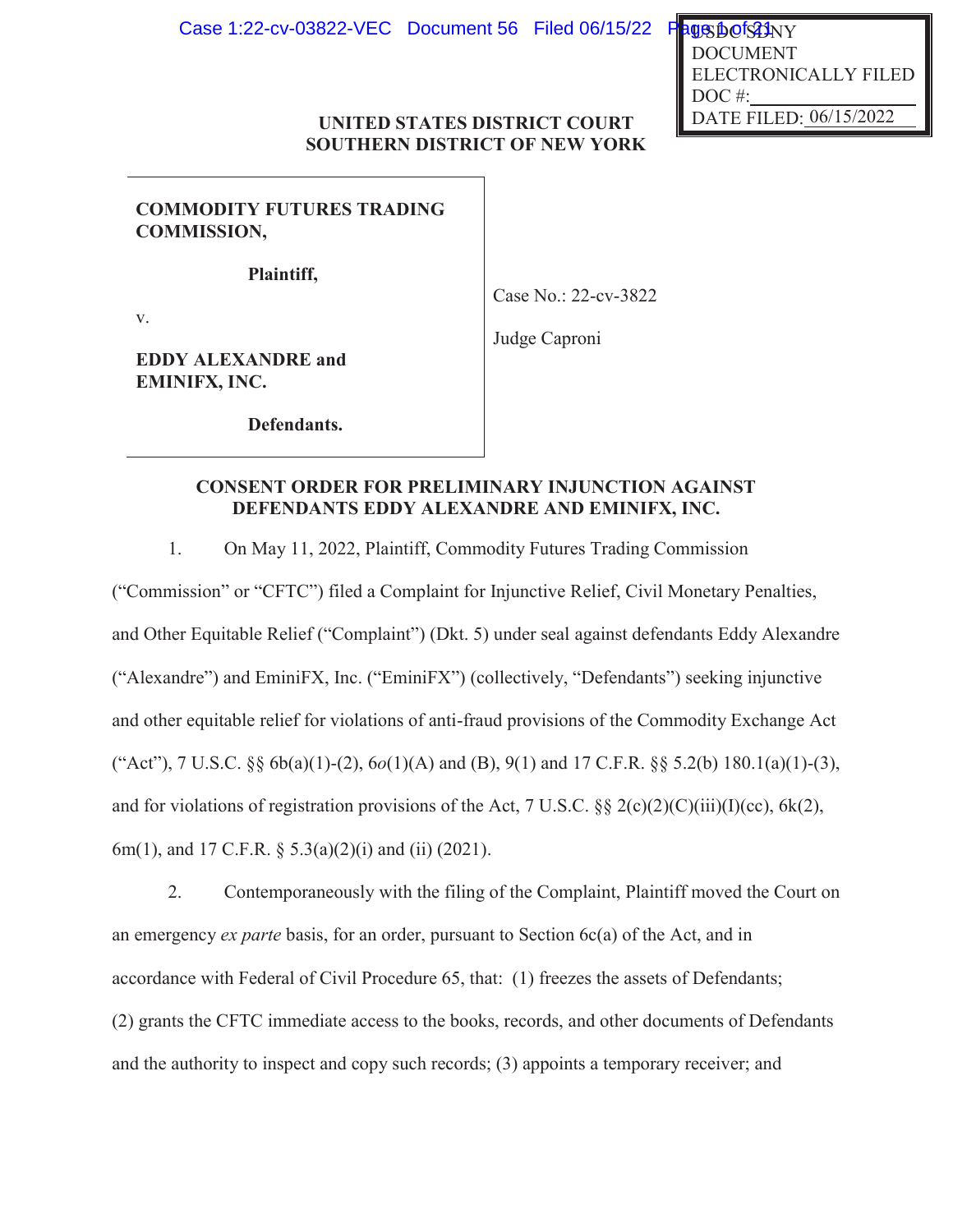#### Case 1:22-cv-03822-VEC Document 56 Filed 06/15/22 Page 2 of 21

(4) grants Plaintiff's motion for expedited discovery in advance of a preliminary injunction hearing. (Dkt. 6 and 10).

3. On May 11, 2022, after reviewing the CFTC's Motion for an *ex parte* Statutory Restraining Order ("SRO") and Preliminary Injunction (Dkt. 6), the Court entered the SRO. (Dkt. 9). The SRO froze Defendants' assets, prohibits them from destroying books and records and denying the Commission access to their books and records absent a valid assertion of Alexandre's rights against self-incrimination under the Fifth Amendment, and appointed a Temporary Receiver, David Castleman of Raines Feldman LLP ("Temporary Receiver"). By separate order, the Court granted the CFTC's motion for expedited discovery in advance of a preliminary injunction hearing. (Dkt. 12). The SRO also set a hearing on the Plaintiff's Motion for a Preliminary Injunction ("Motion") for May 24, 2022 and directed that the SRO remain in full force and effect until that date unless extended further by order of Court pursuant to Fed. R. Civ. P. 65(b)(2). (Dkt. 9).

4. On May 12, 2022, the CFTC properly served Defendants. (Dkt. 16-17, 24-25).

5. By orders dated May 23, 2022 and June 2, 2022, the Court adjourned the hearing on the Motion to June 17, 2022. (Dkt. 31, 43).

6. Defendants, without admitting or denying the allegations of the Complaint for purposes of this Consent Order for Preliminary Injunction Against Defendants Alexandre and EminiFX ("Order" or "Consent Order"), except as to jurisdiction over the parties and over the subject matter of this action under 28 U.S.C. §§ 1331 and 1345 and venue, which Defendants admit, hereby consent to the entry of this Order.

7. Defendants state that their consent is entered into voluntarily and that no promise or threat has been made by the Commission or any member, officer, agent, or representative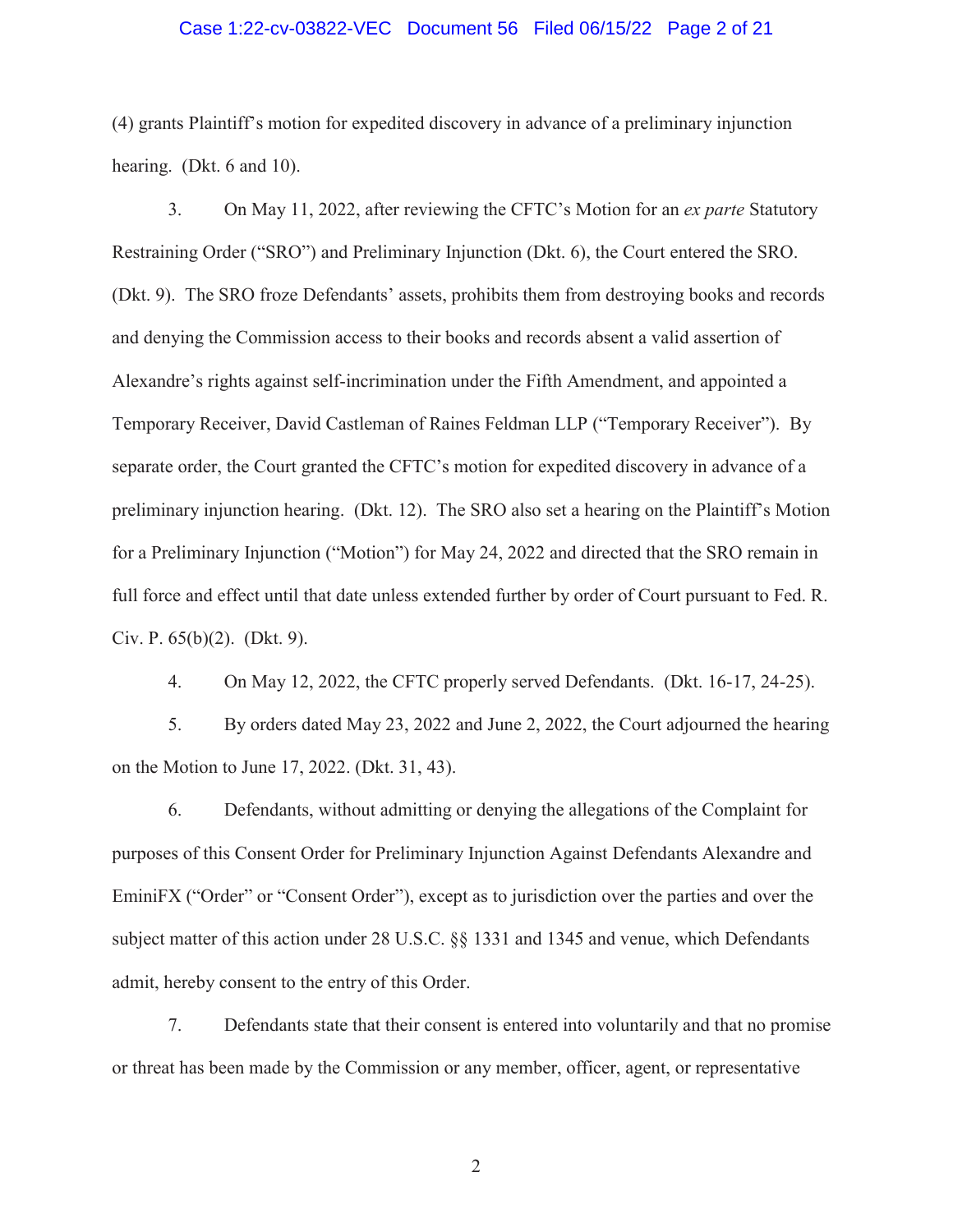#### Case 1:22-cv-03822-VEC Document 56 Filed 06/15/22 Page 3 of 21

thereof to induce them to consent to this Order. Further, Defendant Alexandre has no objection to the Receiver entering into a Consent Order on behalf of Defendant EminiFX as long as such Consent Order is without admitting or denying liability.

8. In consideration of the foregoing, and based on the entire record in this case, the Court finds that there is good cause to believe that a preliminary injunction is proper in this case to preserve the *status quo*, including continuing the asset freeze and preservation of books and records put in place by the SRO, and to enable the Plaintiff to fulfill its statutory duties in this civil enforcement action.

9. The Court enters this Consent Order on the terms and conditions to which Plaintiff and Defendants have stipulated, as set forth below.

### **I. DEFINITIONS**

For the purposes of this Consent Order, the following definitions apply:

10. The term "assets" encompasses any legal or equitable interest in, right to, or claim to, any real or personal property, whether individually or jointly, directly or indirectly controlled, and wherever located, including but not limited to: chattels, goods, instruments, equipment, fixtures, general intangibles, effects, leaseholds mail or other deliveries, inventory, checks, notes, accounts (including, but not limited to, bank accounts and accounts at other financial institutions), credits, receivables, lines of credit, contracts (including spot, futures, options, or swaps contracts), insurance policies, and all funds, wherever located, whether in the United States or outside the United States.

11. The term "records" encompasses "documents" and "electronically stored information" as those terms are used in Fed. R. Civ. P. 34(a), and includes, but is not limited to, all writings, drawings, graphs, charts, photographs, sound recordings, images, and other data or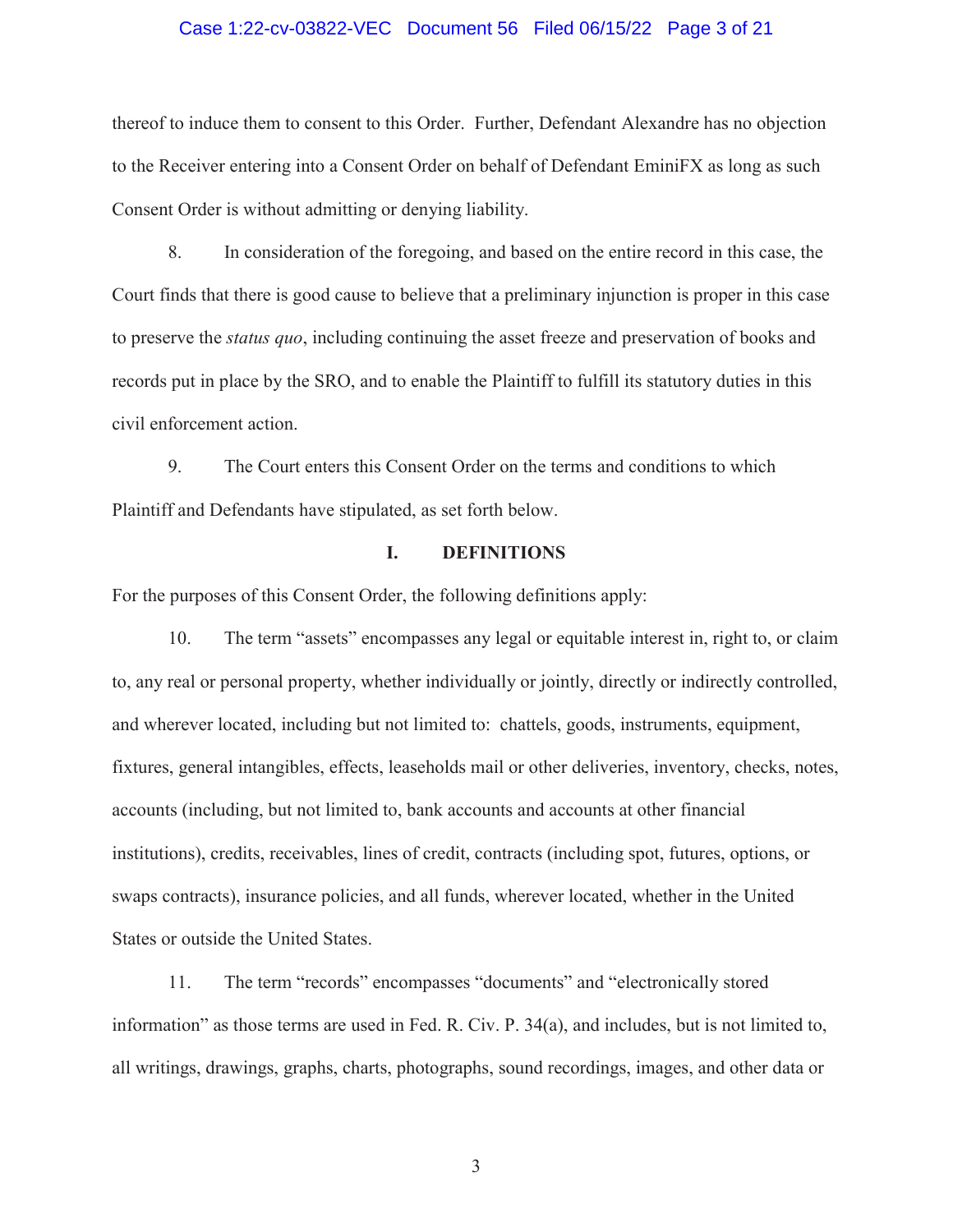### Case 1:22-cv-03822-VEC Document 56 Filed 06/15/22 Page 4 of 21

other data compilations—stored in any medium from which information can be obtained or translated, if necessary, into reasonable usable form. The term "records" also includes all electronic communications and data, and includes, but is not limited to, all emails, online chats, online messaging, or electronic communications of any kind. The term "records" also refers to each and every such item in Defendants' actual or constructive possession, including but not limited to: (i) all such items within the custody or control of any agents, employers, employees, or partners of the Defendants; and (ii) all items which Defendants have a legal or equitable right to obtain from another person. A draft or non-identical copy is a separate item within the meaning of the term. A record also includes the file and folder tabs associated with each original and copy.

12. The term "Receiver" refers to David Castleman, previously appointed by the Court as Temporary Receiver pursuant to the SRO.

13. "Defendants" refers to defendants Eddy Alexandre and EminiFX, Inc., and all persons insofar as they are acting in the capacity of Alexandre's and/or EminiFX's agents, servants, successors, affiliates, employees, assigns, and attorneys, and all persons insofar as they are acting in active concert or participation with Alexandre and/or EminiFX to operate EminiFX, to conceal assets, to impede the Receiver's investigation and/or administration, or otherwise violate or evade the terms of this Consent Order, who receive actual notice of this Consent Order by personal service or otherwise, including electronic mail, facsimile, United Parcel Service, or Federal Express.

14. The term "EminiFX Receivership Defendants" refers to Defendant EminiFX, Inc. and its affiliates or subsidiaries owned or controlled by EminiFX.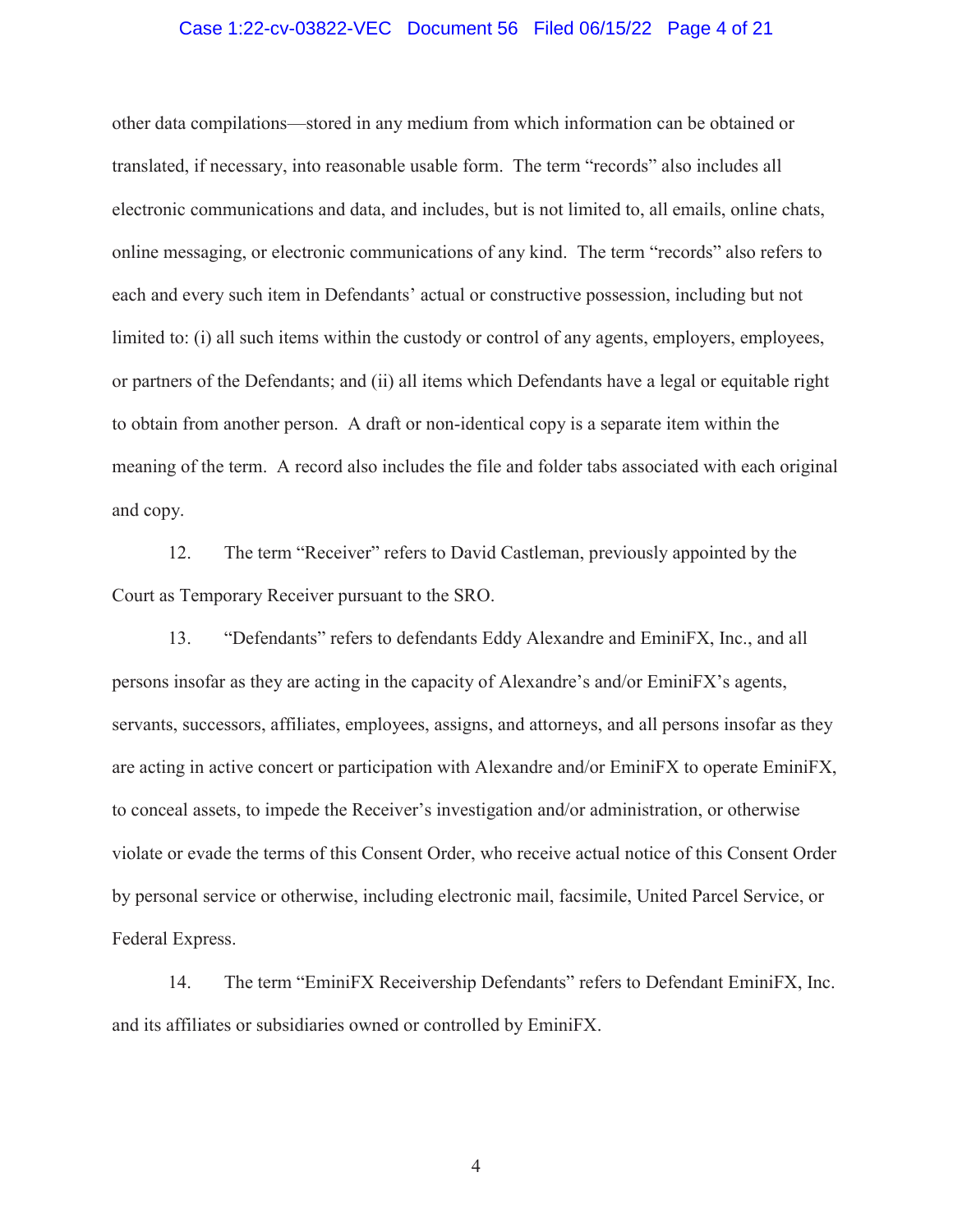# Case 1:22-cv-03822-VEC Document 56 Filed 06/15/22 Page 5 of 21

15. The term "Alexandre Assets" refers to any and all assets of or in the name of Eddy Alexandre and his affiliates that the Receiver has a reasonable good-faith belief are traceable to EminiFX customers, including but not limited to Alexandre Estate LLC.

16. The term "Receivership Property" refers to (1) the EminiFX Receivership Defendants, as defined above in paragraph 14, including any and all assets of or in the names of the EminiFX Receivership Defendants, and (2) the Alexandre Assets, as defined above in paragraph 15.

#### **II. RELIEF GRANTED**

### **THE PARTIES AGREE AND IT IS HEREBY ORDERED that:**

### **A. Jurisdiction and Venue**

17. The Defendants have been properly served with a Summons and a copy of the Complaint and Defendants have consented to the entry of this Order.

18. This Court is authorized to enter a preliminary injunction and ancillary equitable relief against Defendants pursuant to 7 U.S.C. §§ 13a-1 and 13a-2.

19. This Court has jurisdiction over Defendants and the subject matter of this action pursuant to 28 U.S.C. § 1331 (federal question jurisdiction) and 28 U.S.C. § 1345 (district courts have original jurisdiction over civil actions commenced by the United States or by any agency expressly authorized to sue by Act of Congress).

20. 7 U.S.C. § 13a-1(a) authorizes the CFTC to seek injunctive and other relief against any person whenever it appears to the CFTC that such person has engaged, is engaging, or is about to engage in any act or practice constituting a violation of any provision of the Act or any rule, or regulation promulgated thereunder.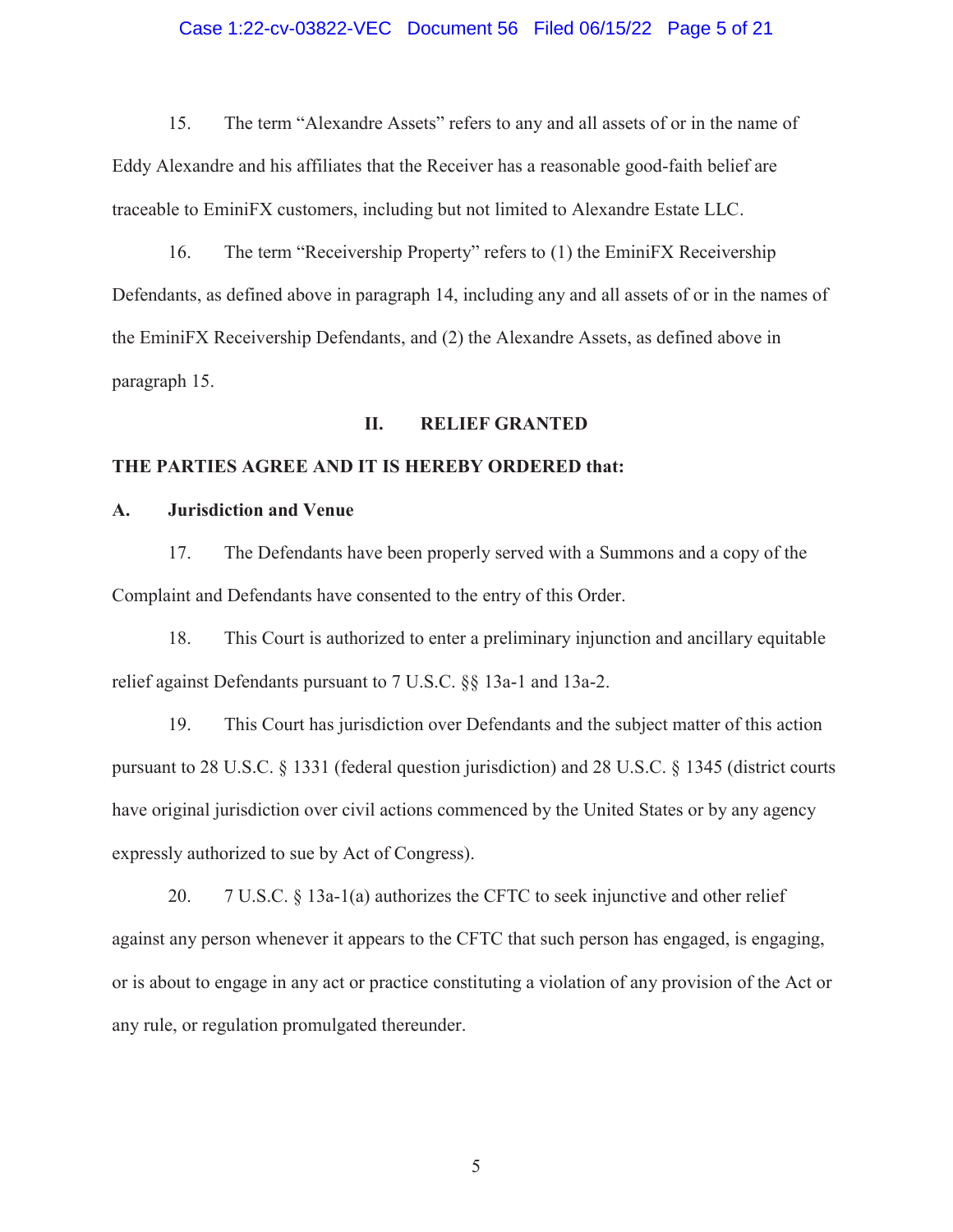## Case 1:22-cv-03822-VEC Document 56 Filed 06/15/22 Page 6 of 21

21. Venue properly lies with this Court pursuant to Section 6c(e) of the Act, 7 U.S.C.

§ 13a-1(e), because Defendants transacted business in this District, and certain of the acts and

practices that the CFTC alleges violate the Act and CFTC Regulations have occurred within this

District, among other places.

22. Defendants waive the entry of findings of fact and conclusions of law for

purposes of this Consent Order pursuant to Fed. R. Civ. P. 52(a)(2) and the Court accepts that

waiver.

## **B. Prohibitions from Violating the Act, Regulations and From Engaging in Commodity-Related Activities**

- 23. Defendants are preliminarily restrained and enjoined from:
- a. directly or indirectly: (a) cheating or defrauding or attempting to cheat or defraud any other person; or (c) willfully deceiving or attempting to deceive any other person by any means whatsoever in regard to any order or contract or the disposition or execution of any order or contract, or in regard to any act of agency performed, with respect to any order or contract for such other person, in or in connection with any order to make, or the making of, any contract of sale of any commodity in interstate commerce or for future delivery that is made, or to be made, on or subject to the rules of a designated contract market, for or on behalf of any person, or otherwise violating Section  $4b(a)(1)(A)$  and (C) of the Act, 7 U.S.C.  $\delta$  6b(a)(1)(A), (C);
- b. directly or indirectly: (a) cheating or defrauding or attempting to cheat or defraud any other person; or (c) willfully deceiving or attempting to deceive any other person by any means whatsoever in regard to any order or contract or the disposition or execution of any order or contract or the disposition or execution of any order or contract, in regard to any act of agency performed, with respect to any order or contract for such other person, in or in connection with any order to make, or the making of, any contract of sale of any commodity for future delivery that is made, or to be made, other than on or subject to the rules of a designated contract market, for or on behalf of any person, or otherwise violating Section  $4b(a)(2)(A)$  and (C), 7 U.S.C.  $\delta$   $6b(a)(2)(A)$  and (C) and Regulation 5.2(b)(1) and (3), 17 C.F.R. § 5.2(b)(1), (3) (2021);
- c. while acting as a commodity pool operator ("CPO") or as an associated person ("AP") of a CPO, through the use of the mails or other means or instrumentality of interstate commerce such as the internet, electronic mail and electronic trading, employing a device, scheme or artifice to defraud clients and prospective clients and engage in a transaction, practice or course of business which operates as a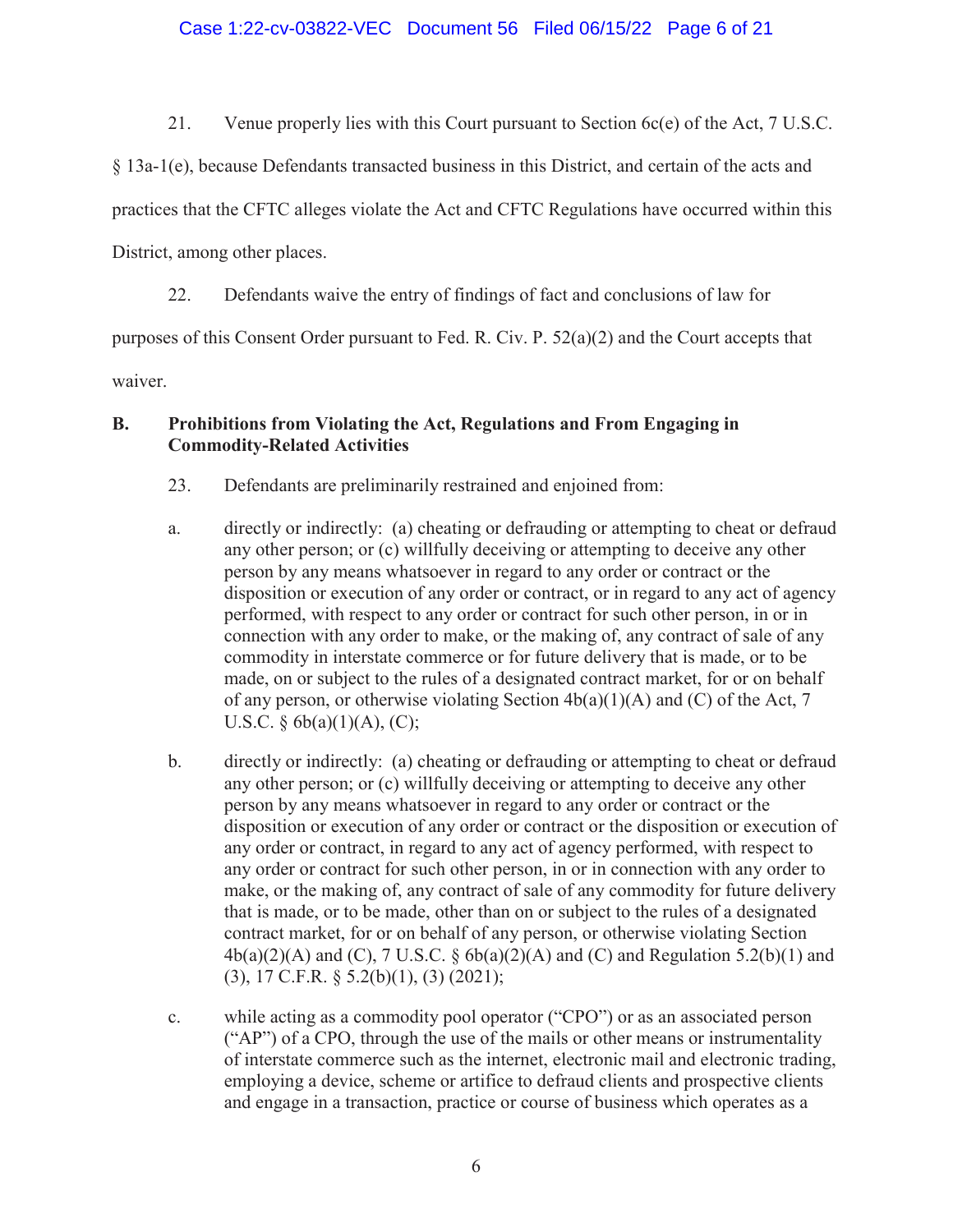fraud upon the CPO's clients and prospective clients, or otherwise violating Section 4*o*(1)(a)(A) and (B) of the Act, 7 U.S.C. § 6*o*(1)(A), (B);

- d. directly or indirectly, using or employing, or attempting to use or employ, in connection with any swap or contract of sale of any commodity in interstate commerce, or for future delivery on or subject to the rules of any registered entity, any manipulative or deceptive device or contrivance, including by intentionally or recklessly: (1) using or employing, or attempting to use or employ, any manipulative device, scheme, or artifice to defraud; (2) making, or attempting to make, any untrue or misleading statement of a material fact or to omit to state a material fact necessary in order to make the statements made not untrue or misleading; or (3) engaging, or attempting to engage, in any act, practice, or course of business, which operates or would operate as a fraud or deceit upon any person or otherwise violating Section  $6(c)(1)$  of the Act and Regulation 180.1(a)(1)-(3), 7 U.S.C. § 9(1) and 17 C.F.R. § 180.1(a)(1)-(3) (2021).
- 24. Defendants are further preliminarily restrained and enjoined from:
- a. operating or soliciting funds, securities, or property for any pooled investment vehicle from individuals that are not eligible contract participants in connection with agreements, contracts, or transactions in any commodity in interstate commerce or for future delivery or to associate with a CPO as a partner, officer, employee, consultant or agent in any capacity that involves (i) the solicitation of funds, securities, or property for a participation in a commodity pool or (ii) the supervision of any person or persons so engaged unless registered as an AP of the CPO, or otherwise violating Section  $2(c)(2)(C)(iii)(I)(cc)$ , and  $4k(2)$  of the Act and Regulation 5.3(a)(2)(ii), 7 U.S.C. §§ 2(c)(2)(C)(iii)(I)(cc) and 6k(2) and 17 C.F.R  $§ 5.3(a)(2)(ii)$ .
- 25. Defendants are further preliminarily restrained and enjoined from:
- a. operating or soliciting funds, securities, or property for any pooled investment vehicle from individuals that are not eligible contract participants in connection with agreements, contracts, or transactions in any commodity in interstate commerce or for future delivery or engaging in a business that is of the nature of a commodity pool, investment trust, syndicate or similar form of enterprise and in connection therewith soliciting, accepting, or receiving from others funds, securities, or property for the purpose of trading in commodity interests unless registered as a CPO, or otherwise violating Section  $2(c)(2)(C)(iii)(I)(cc)$ , and 4m(1) of the Act and Regulation 5.3(a)(2)(i), 7 U.S.C. §§ 2(c)(2)(C)(iii)(I)(cc) and  $6m(1)$  and  $17$  C.F.R  $\S$  5.3(a)(2)(i).
- 26. Pending further order of the court, Defendants are restrained and enjoined from:
- a. Trading on or subject to the rules of any registered entity (as that term is defined by Section  $la(40)$  of the Act, 7 U.S.C. §  $la(40)$ ;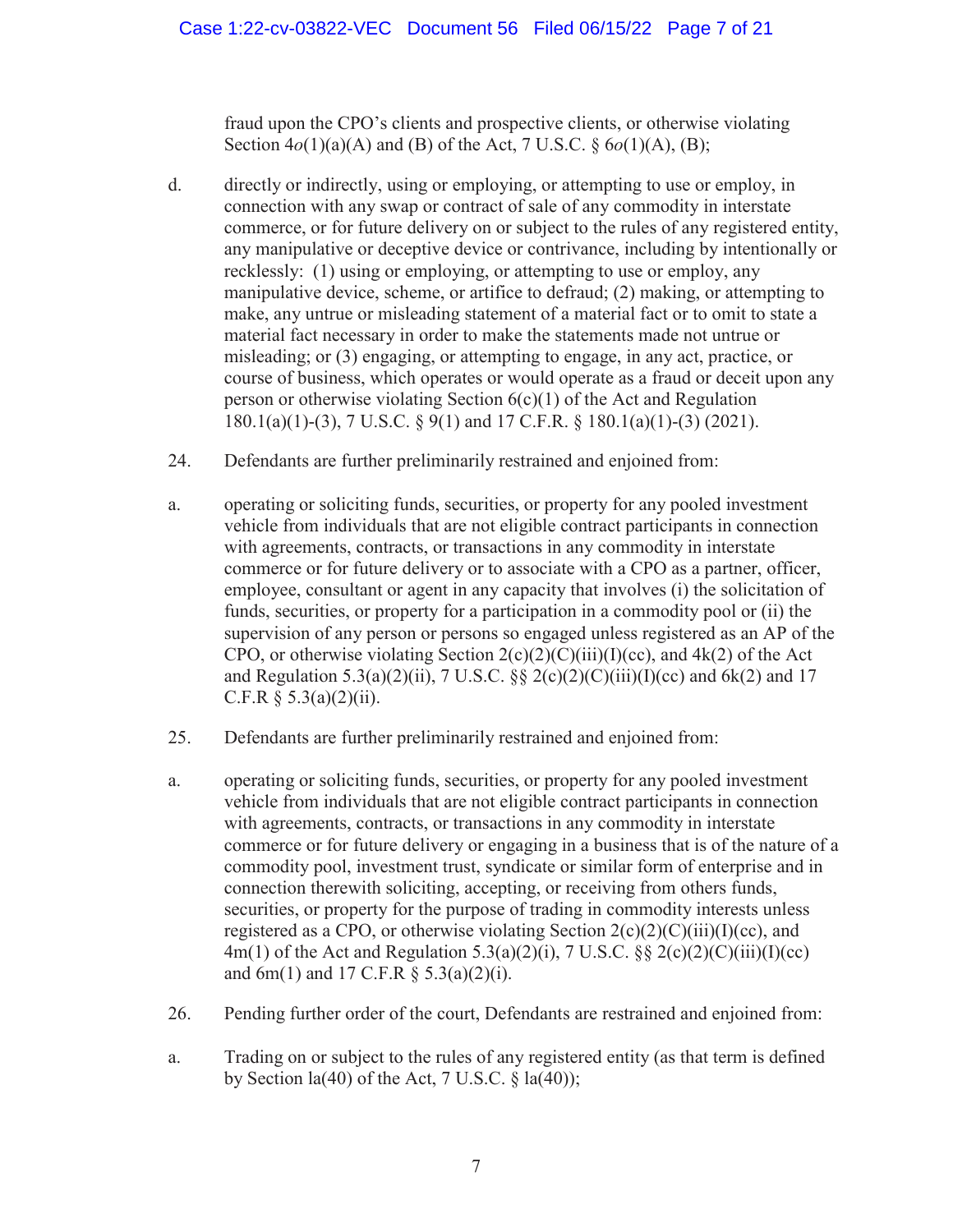- b. Entering into any transactions involving "commodity interests" (as that term is defined in Regulation 1.3, 17 C.F.R. § 1.3 (2021)) for accounts held in the name of Alexandre or EminiFX or for accounts in which Alexandre or EminiFX has a direct or indirect interest;
- c. Having any commodity interests traded on Defendants' behalf;
- d. Controlling or directing the trading for or on behalf of any other person or entity, whether by power of attorney or otherwise, in any account involving commodity interests;
- e. Soliciting, receiving, or accepting any funds from any person for the purpose of purchasing or selling any commodity interests;
- f. Applying for registration or claiming exemption from registration with the CFTC in any capacity, and engaging in any activity requiring such registration or exemption from registration with the CFTC, except as provided for in Regulation 4.14(a)(9), 17 C.F.R. § 4.14(a)(9) (2021); and
- g. Acting as a principal (as that term is defined in Regulation 3.1(a), 17 C.F.R. § 3.1(a) (2021)), agent, or any other officer or employee of any person registered, exempted from registration, or required to be registered with the CFTC, except as provided for in 17 C.F.R.  $\S$  4.14(a)(9).

# **C. Asset Freeze Order Prohibiting the Withdrawal, Transfer, Removal, Dissipation, and Disposal of Assets**

27. The injunctive provisions of this Order shall be binding upon Defendants, and

upon any person who receives actual notice of this Order by personal service or otherwise

insofar as he or she has received or has possession, custody, or control of any funds, assets or

other property of Defendants.

28. Defendants are immediately restrained and enjoined, except as otherwise ordered by this Court, from directly or indirectly withdrawing, transferring, removing, dissipating or otherwise disposing of any funds, assets, or property, wherever located, including but not limited to Defendants' funds, assets, or property as well as any funds, assets, or property held in the Defendants' names or Alexandre Estate LLC, or other funds, assets, or property held outside the United States, in accordance with the Court's SRO and this Order.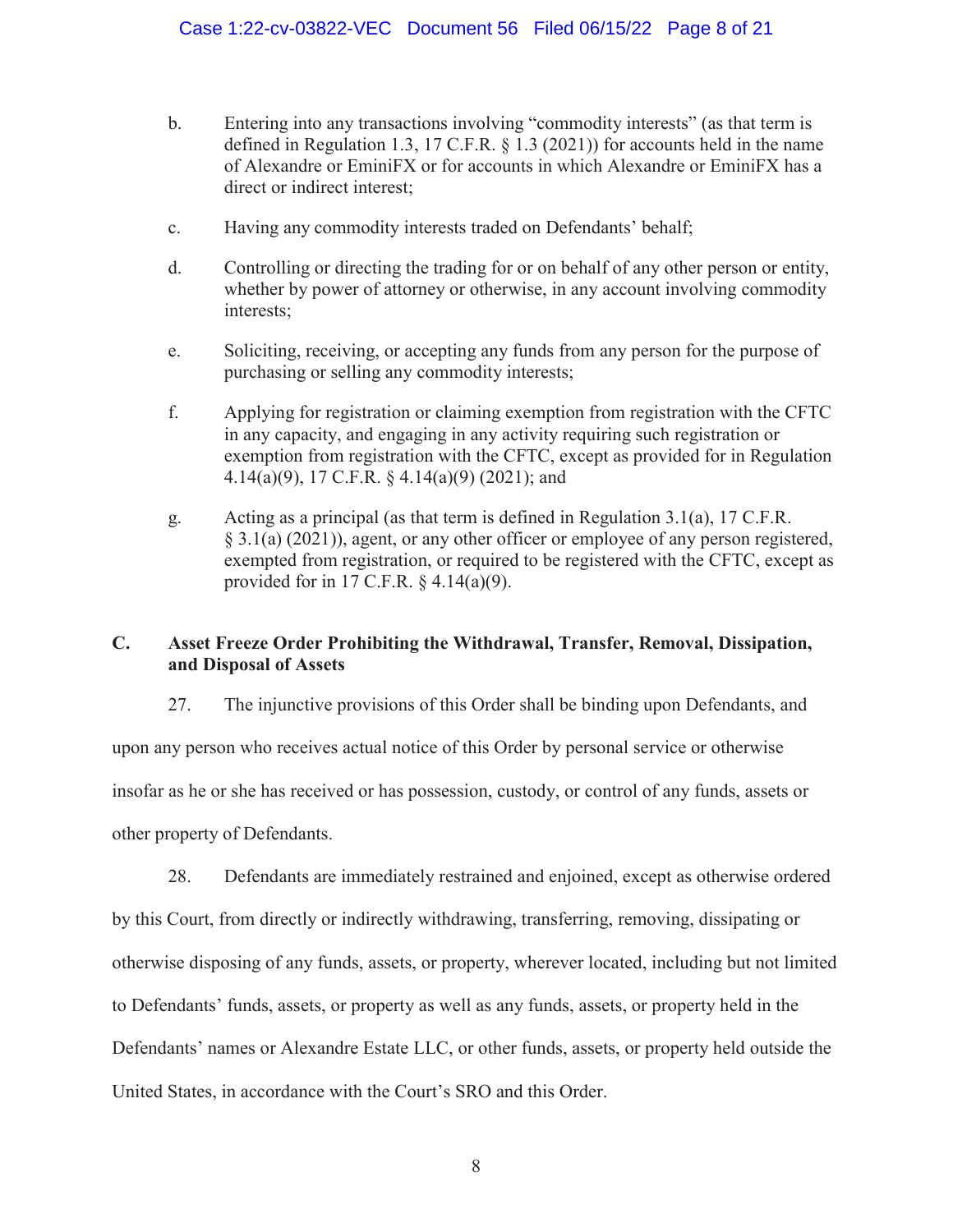# Case 1:22-cv-03822-VEC Document 56 Filed 06/15/22 Page 9 of 21

29. At the request of the Receiver, Defendants and any other person who has possession, custody, or control of any of Defendants' funds, assets, or other property shall, absent a valid assertion by such person of his or her own right against self-incrimination under the Fifth Amendment, transfer possession of all funds, assets, or other property subject to this Order to the Receiver in accordance with the SRO and this Order.

30. The funds, assets, or other property affected by this Order shall include both existing funds, assets or other property, and funds, assets, or other property acquired after the effective date of this Order, except as described in Sections II.H and II.I of this Order.

# **D. Maintenance of and Access to All Records Relating to the Business Activities and Business and Personal Finances**

31. Defendants are restrained from directly or indirectly destroying, altering, or disposing of, in any manner any records that relate or refer to the business activities or business or personal finances of any Defendant in accordance with the Court's SRO and this Order.

32. Representatives of the CFTC shall, with 24 hours' notice, be allowed access to inspect the records that relate or refer to the business activities and business and personal finances of Defendants, including, but not limited to, both hard-copy documents and electronically stored information, wherever they may be situated and whether they are in the possession of the Defendants or others; provided, however, that nothing in this Order shall be interpreted to allow Plaintiff or the Receiver access to communications, records or documents that are subject to a valid claim of privilege or a valid assertion of the right against selfincrimination under the Fifth Amendment. To ensure preservation and facilitate meaningful inspection and review of records, Defendant Alexandre shall allow representatives of the Commission to make copies of said documents and electronically stored information, and if onsite copying of documents and electronically stored information is not practicable,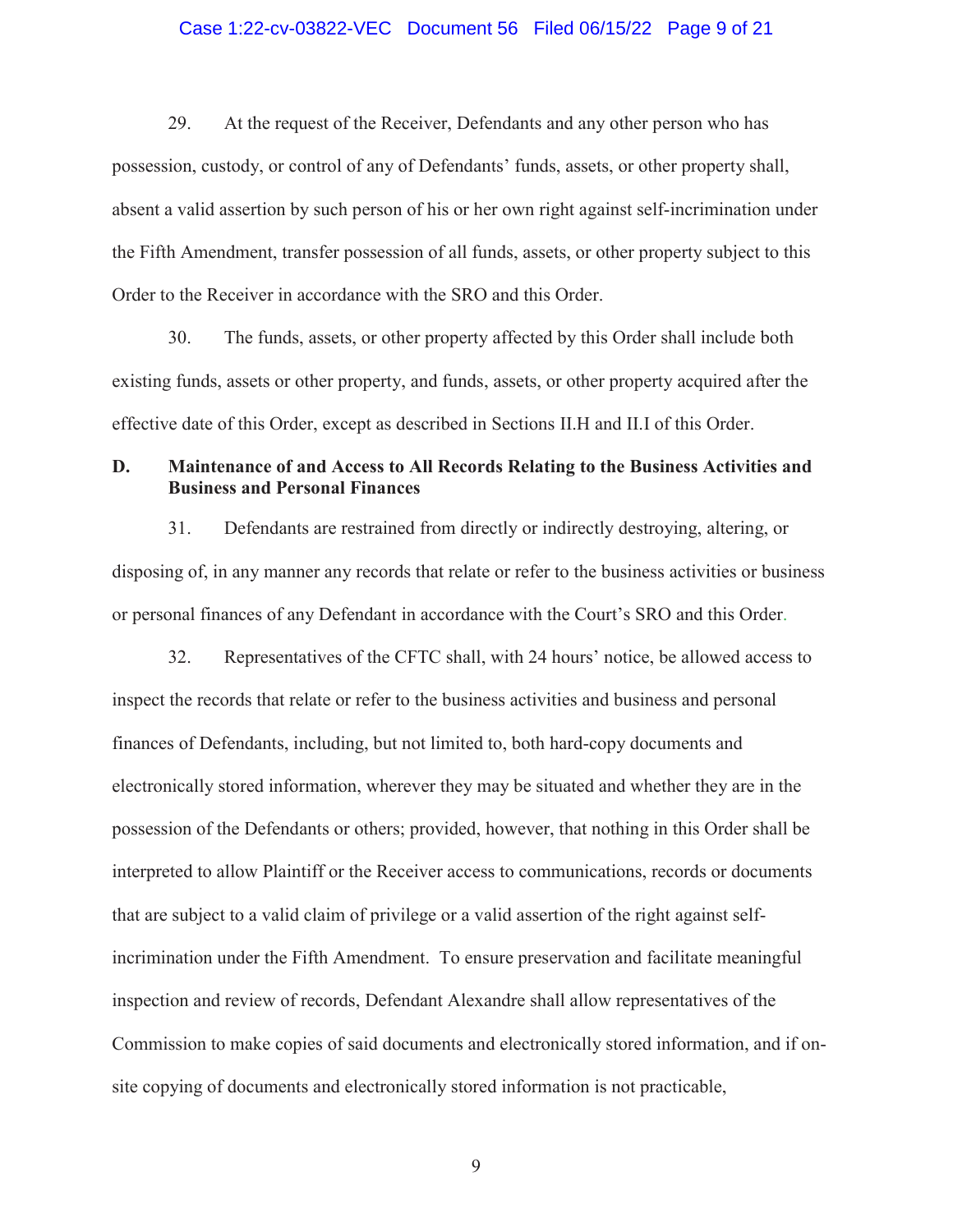### Case 1:22-cv-03822-VEC Document 56 Filed 06/15/22 Page 10 of 21

representatives may make such copies off-site. After any such off-site copying, Plaintiff shall promptly return the original documents and devices upon which electronic information is stored.

33. To further facilitate meaningful inspection and review, Defendants shall, absent a valid assertion by Mr. Alexandre of the right against self-incrimination under the Fifth Amendment with respect to any request directed to Mr. Alexandre, and to the extent it is in their possession, custody and control, and not previously provided to or seized by the Commission, or the Receiver, promptly provide Commission staff with:

- a. the location of all records relating or referring to the business activities and business and personal finances of Defendants;
- b. all identification numbers, account names, passwords, and other identifying information such as usernames, passwords, and wallet numbers or private keys for websites, cloud storage services, email and smartphone accounts, servers, all accounts at any bank, financial institution, cryptocurrency exchange, or brokerage firm (including any introducing broker or futures commission merchant), and any cryptocurrency wallet owned, controlled or operated by Defendants, or to which the Defendants have access; and
- c. all account names and passwords to, and the location, make and model of, all computers and/or mobile electronic devices owned and/or used by Defendants in connection with their business activities and business and personal finances.

34. When inspecting records that are subject to this Order, including those contained

on computer(s) and/or other electronic device(s), the Commission shall undertake reasonable measures to prevent review of privileged communications and privileged documents by the Commission's attorneys and other staff who are part of the litigation team in this matter. Moreover, Defendants (or their counsel) shall promptly contact Plaintiff's counsel to assert any claims of privilege or other legal objection relating to the contents of any records that are subject to this Order and promptly cooperate with Plaintiff's counsel to develop reasonable protocols to isolate and prevent disclosure of claimed privileged materials to the Commission's attorneys and other staff who are part of the litigation team in this matter. However, except with respect to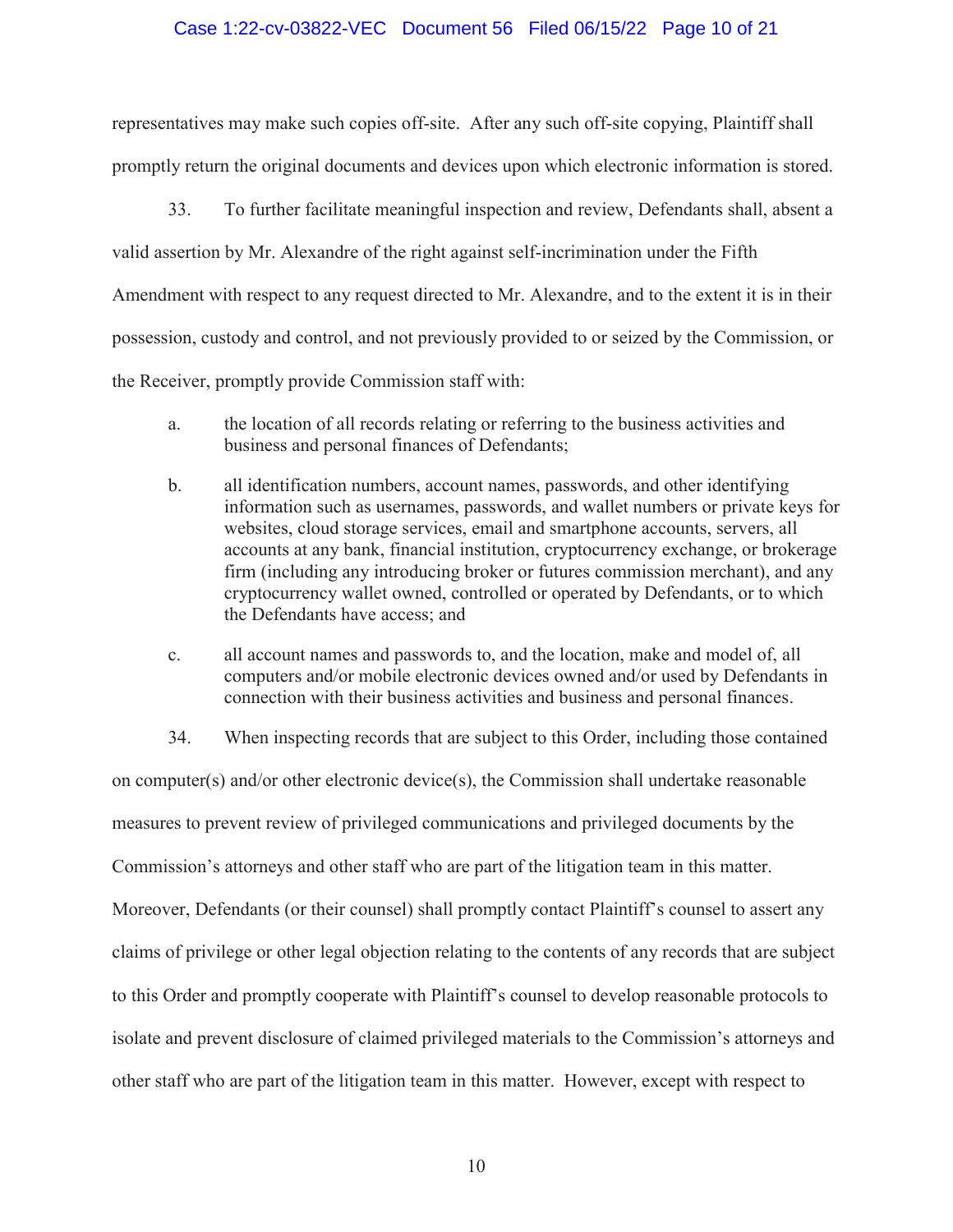### Case 1:22-cv-03822-VEC Document 56 Filed 06/15/22 Page 11 of 21

claims of privilege and under the self-incrimination clause under the Fifth Amendment, nothing herein shall excuse Defendants from full and immediate compliance with this Court's Order permitting Plaintiff to inspect the books and records which relate to Defendants' business activities and their business and personal finances.

35. Nothing herein shall preclude Plaintiff from providing materials obtained from Defendants to any other government agency pursuant to a lawful access request by such agency.

36. Furthermore, any financial or brokerage institution, business entity, or person that receives actual notice of this Order and holds, controls, or maintains custody of any account or asset titled in the name of, held for the benefit of, or otherwise under the control of any Defendant, or has held, controlled, or maintained custody of any such account or asset of any Defendant at any time since September 20, 2021, shall, absent a valid assertion by such person of his or her own right against self-incrimination under the Fifth Amendment, not deny a request by the Commission to inspect all records pertaining to every account or asset owned, controlled, managed, or held by, on behalf of, or for the benefit of Defendants, including, but not limited to, originals or copies of account applications, account statements, signature cards, checks, drafts, deposit tickets, transfers to and from the accounts, all other debit and credit instruments or slips, currency transaction reports, 1099 forms, and safe deposit box logs. As an alternative to allowing inspection of records, a financial or brokerage institution, business entity or other person may provide copies of records requested by the Commission.

### **E. Appointment of Receiver**

37. David Castleman, previously appointed by the Court as Temporary Receiver pursuant to the SRO, is appointed Receiver with the full powers of an equity receiver, subject to the procedures and limitations set forth herein, for (1) the EminiFX Receivership Defendants, (2) all records, and all funds, properties, premises, accounts, income, now or hereafter due or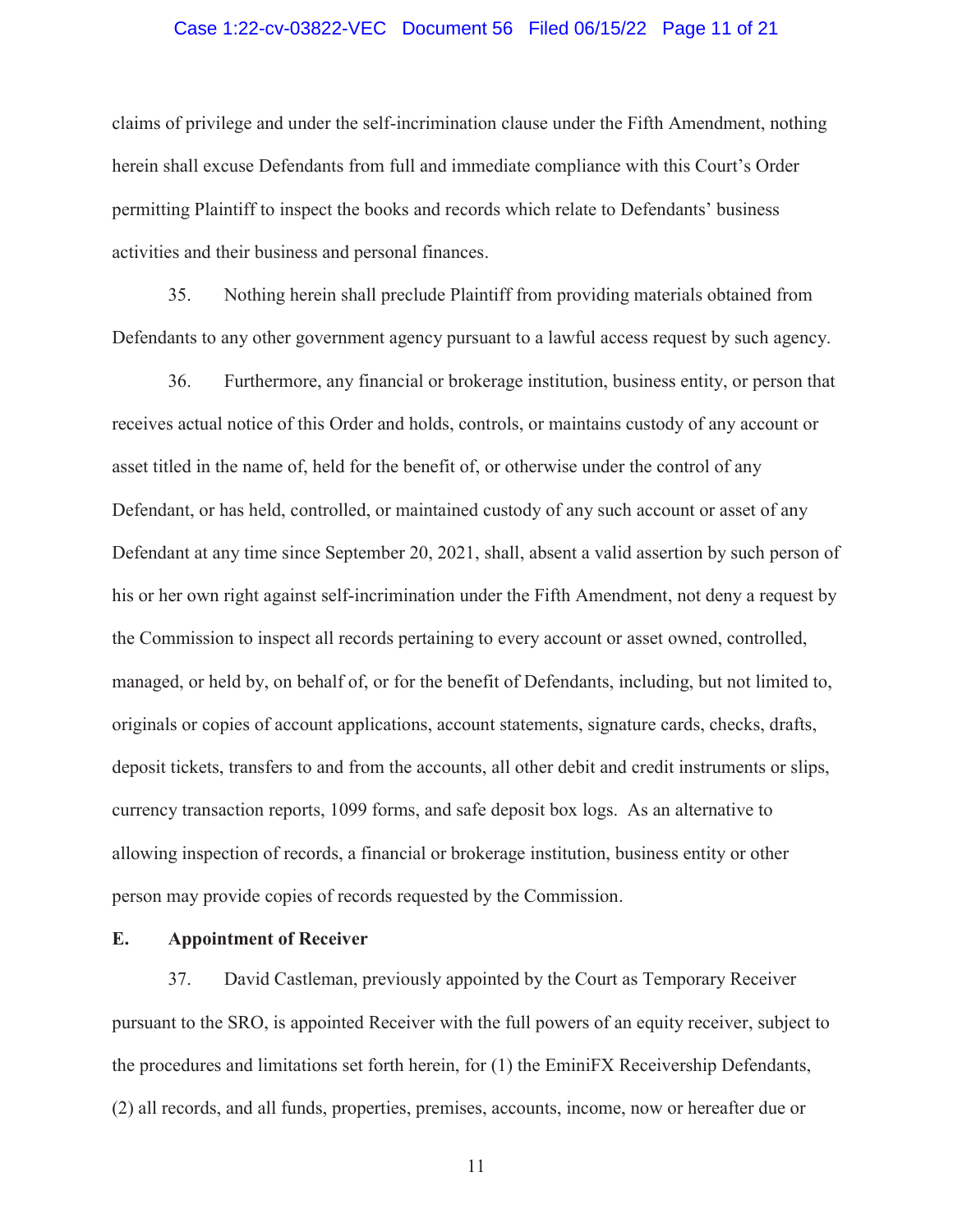### Case 1:22-cv-03822-VEC Document 56 Filed 06/15/22 Page 12 of 21

owing to the Defendants, and (3) other assets directly or indirectly owned, beneficially or otherwise, by the Defendants. The Receiver shall have all powers, authorities, rights and privileges heretofore possessed by the officers, directors, managers, managing members, and general and limited partners of the Defendants under applicable state and federal law, by the governing charters, by-laws, articles and/or agreements in addition to all powers and authority of a receiver at equity, and all powers conferred upon a receiver by the provisions of 28 U.S.C. §§ 754, 959 & 1692, and Fed R. Civ. P. 66; and all specific powers as set forth in Paragraph 31 of the SRO.

38. The Alexandre Assets shall upon the request of the Receiver, and notice to Mr. Alexandre regarding the basis for the Receiver's reasonable good-faith belief that the assets are traceable to EminiFX customers, be turned over to the Receiver. The Receiver is authorized to administer the Alexandre Assets pursuant to the terms of this Order. The Alexandre Assets and the proceeds thereof shall be maintained and preserved by the Receiver in a segregated manner. The assets and property of the EminiFX Receivership Defendants shall be maintained separately and shall constitute what is hereinafter referred to as the "General Receivership Estate." The Alexandre Assets shall not be used to fund the administration of the Receiver or disbursed by the Receiver until further order of the Court. The Alexandre Assets shall be turned over to General Receivership Estate only after a finding by this Court, or a stipulation among the parties subject to Court approval, that the Alexandre Assets are traceable to EminiFX customers. Upon a finding by this Court, or a stipulation among the parties subject to Court approval, that any Alexandre Assets or the proceeds thereof are not traceable to EminiFX customers, the Receiver shall turn over such assets or the proceeds thereof to Defendant Alexandre and such assets will no longer be subject to the terms of this Order.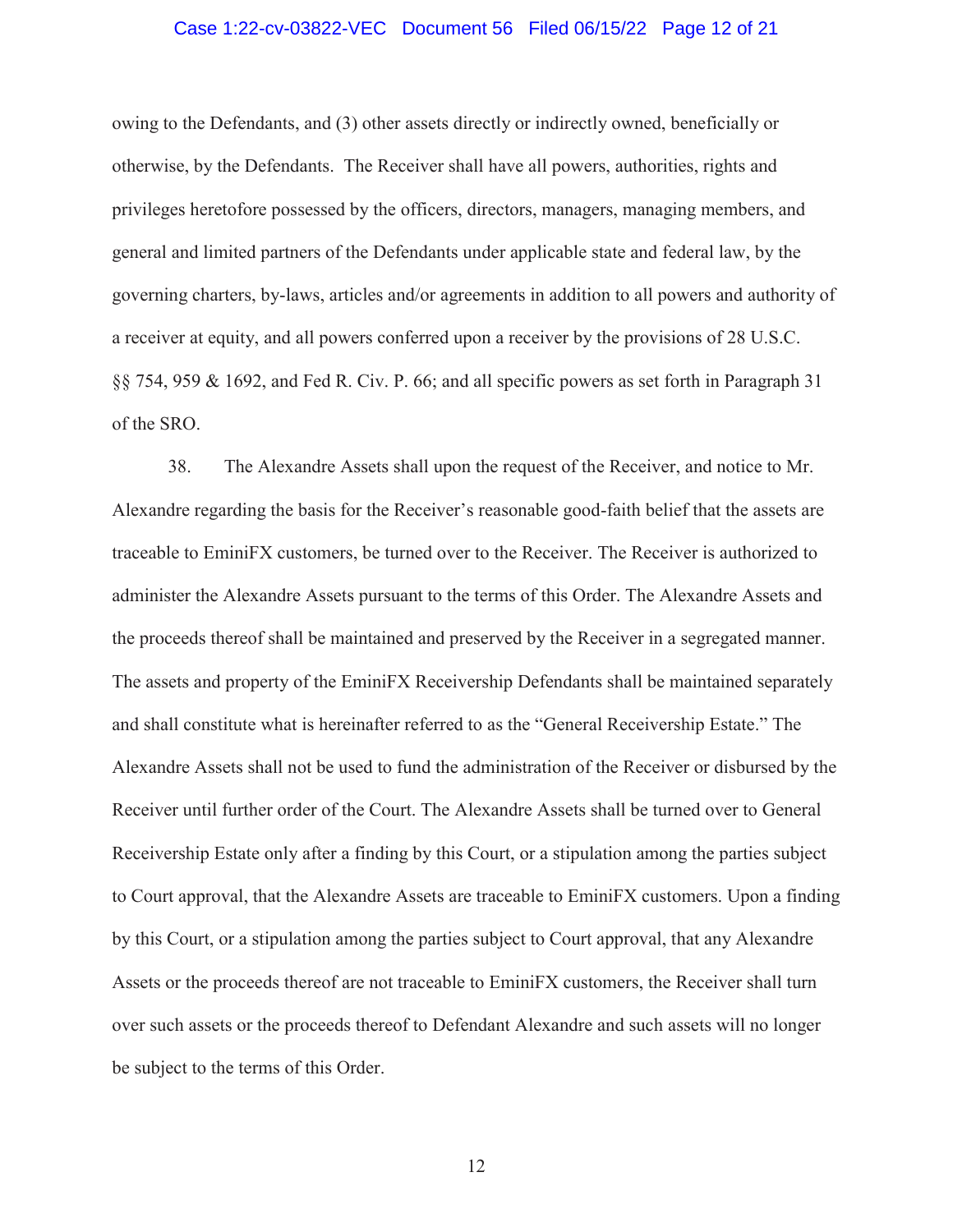### Case 1:22-cv-03822-VEC Document 56 Filed 06/15/22 Page 13 of 21

39. The Receiver shall further have the power to take control of the EminiFX.com website and domain, to manage that website and domain, and to sell that domain, and any entity that receives notice of this Order in any manner (including by email to any email address, including but not limited to court disputes  $(a)$  godaddy.com) is required to (i) provide the Receiver with the Account Number and all log-in credentials (all usernames and passwords) within 24 hours of receipt of this Order; (ii) immediately ensure that no other users are allowed access to the account EminiFX.com unless expressly authorized by the Receiver or his authorized agents; (iii) take all acts necessary to ensure that the Receiver may gain complete and exclusive control over the EminiFX.com website and to cooperate with the Receiver fully in such endeavor; (iv) turn over to the Receiver all files, data, emails, server logs, or other electronic communications or data (including any metadata and encryption/decryption keys), in native format and preserving native folder structure, associated with the EminiFX.com domain, without the need for further service of a subpoena, within seven days of receipt of this Order; and (v) provide the Receiver with a complete access log of all accounts that accessed the account associated with the EminiFX.com domain, including but not limited to the date, time, username, password, and IP Address associated with such log in, and a complete list of any files that were accessed or modified while such user was logged in.

40. The Receiver shall be the agent of this Court in acting as Receiver under this Order.

41. The directions, authorizations, duties, and powers of the Temporary Receiver under the SRO are granted in full to the Receiver, David Castleman, and incorporated in full herein as part of the Order, including Section III of the SRO (Notice to Financial Institutions and Others that Hold or Control Assets or Records), Section V of the SRO (Accounting and Transfer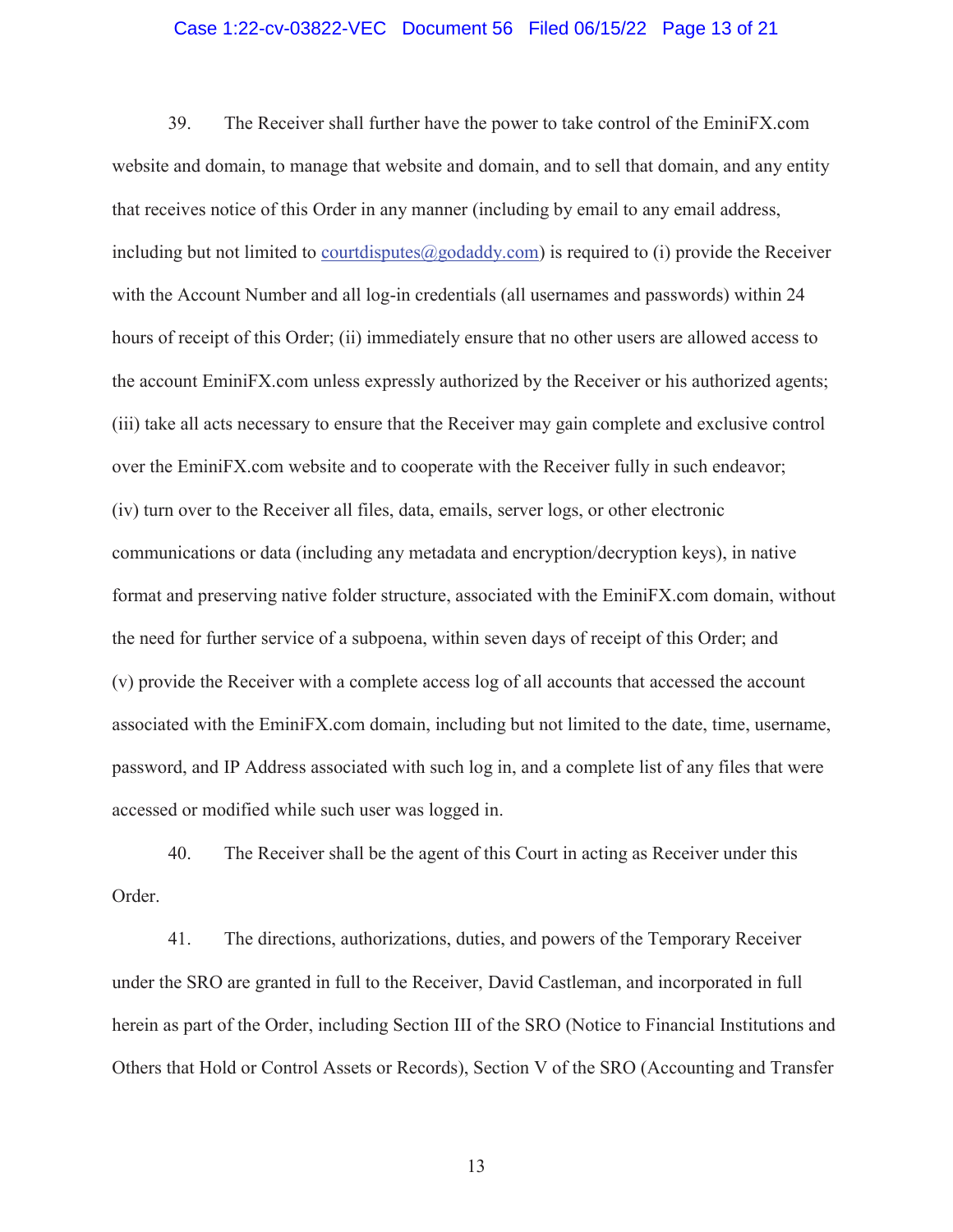### Case 1:22-cv-03822-VEC Document 56 Filed 06/15/22 Page 14 of 21

of Funds and Records to the Temporary Receiver), Section IX of the SRO (Compensation for Temporary Receiver and Personnel Hired by the Temporary Receiver), and Section XII of the SRO (Service of Order and Assistance of United States Marshals Service and/or Other Law Enforcement Personnel).

## **F. Cooperation with the Receiver**

42. Defendants and all other persons or entities served with a copy of this Order shall cooperate fully with and assist the Receiver. This cooperation and assistance shall, absent a valid assertion by such person of his or her own right against self-incrimination under the Fifth Amendment, include, but not be limited to, providing any information to the Receiver that the Receiver deems necessary to exercising the authority as provided in this Order; providing any password required to access any computer or electronic files in any medium; discharging the responsibilities of the Receiver under this Order; and advising all persons who owe money to the Defendants that all debts should be paid directly to the Receiver; provided, however, that Alexandre and other persons bound by this Order are not required to waive the right against selfincrimination under the Fifth Amendment or provide the Receiver with privileged communications or documents, and the Receiver shall take reasonable measures to ensure privileged communications or documents are not taken from the Defendants or otherwise reviewed.

### **G. Turning Over Property to the Receiver**

43. Upon service of this Order, and to the extent the Defendants have not done so pursuant to the SRO, Defendants (except when a Defendant makes a valid assertion of privilege or a valid claim under the self-incrimination clause of the Fifth Amendment), and any other person or entity served with a copy of this Order, shall, subject to the notice procedure in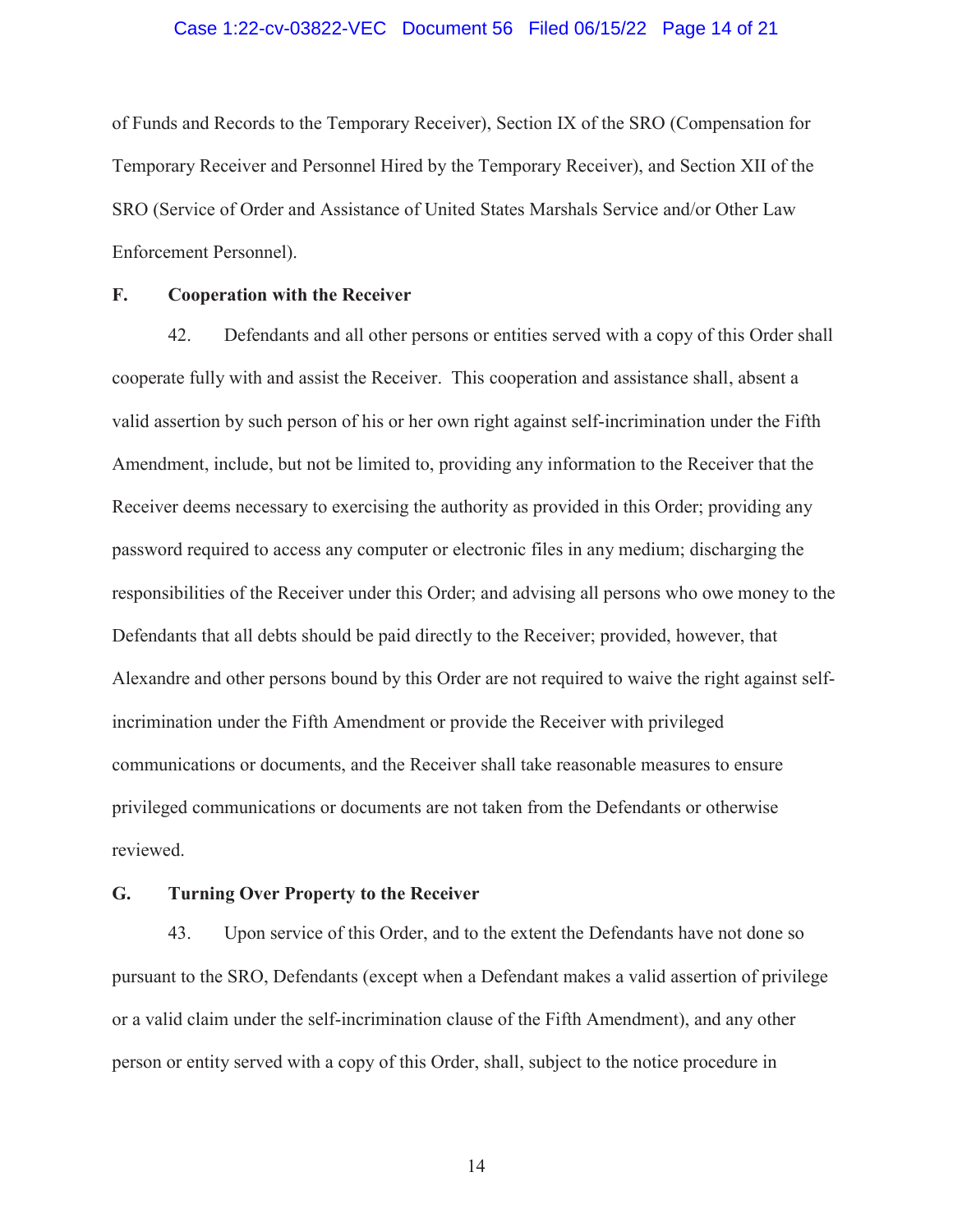# Case 1:22-cv-03822-VEC Document 56 Filed 06/15/22 Page 15 of 21

paragraph 38, immediately or within such time as permitted by the Receiver in writing, deliver

over to the Receiver:

- a. Possession and custody of all funds, assets, property, and all other assets, owned beneficially or otherwise, wherever situated, by the EminiFX Receivership Defendants;
- b. The Alexandre Assets;
- c. Possession and custody of records of the Defendants in connection with their business activities and business and personal finances, including but not limited to, all books and records of accounts, all financial and accounting records, balance sheets, income statements, bank records (including monthly statements, cancelled checks, records of wire transfers, and check registers), client lists, title documents and other records of the Defendants;
- d. Possession and custody of all funds and other assets belonging to members of the public now held by the Defendants;
- e. All keys, computer or cloud computing passwords, entry codes, combinations to locks, cryptocurrency addresses, and private keys necessary to gain or to secure access to any of the assets or records of the Defendants, including but not limited to, access to the Defendants' business premises, means of communication, accounts, computer systems, mobile electronic devices, cryptocurrency wallets, or other property; and
- f. Information identifying the accounts, employees, properties or other assets or obligations of the Defendants.

## **H. Reasonable and Necessary Living Expenses for Defendant Alexandre**

44. If he seeks a carve out of restrained assets in order to pay for living expenses and attorneys' fees, Defendant Alexandre, through his attorneys, shall provide to Plaintiff and the Receiver a written request for approval of living expenses and attorneys' fees, with sufficient information to ascertain his financial condition. This written request for approval of living expenses shall be made within ten days of the entry of this Order. In order for Alexandre's request for approval of living expenses to be granted, Alexandre must permit the Receiver to determine Defendant Alexandre's financial condition, including but not limited to funds, assets, and other tangible or real property, his compliance with the asset freeze order in the SRO and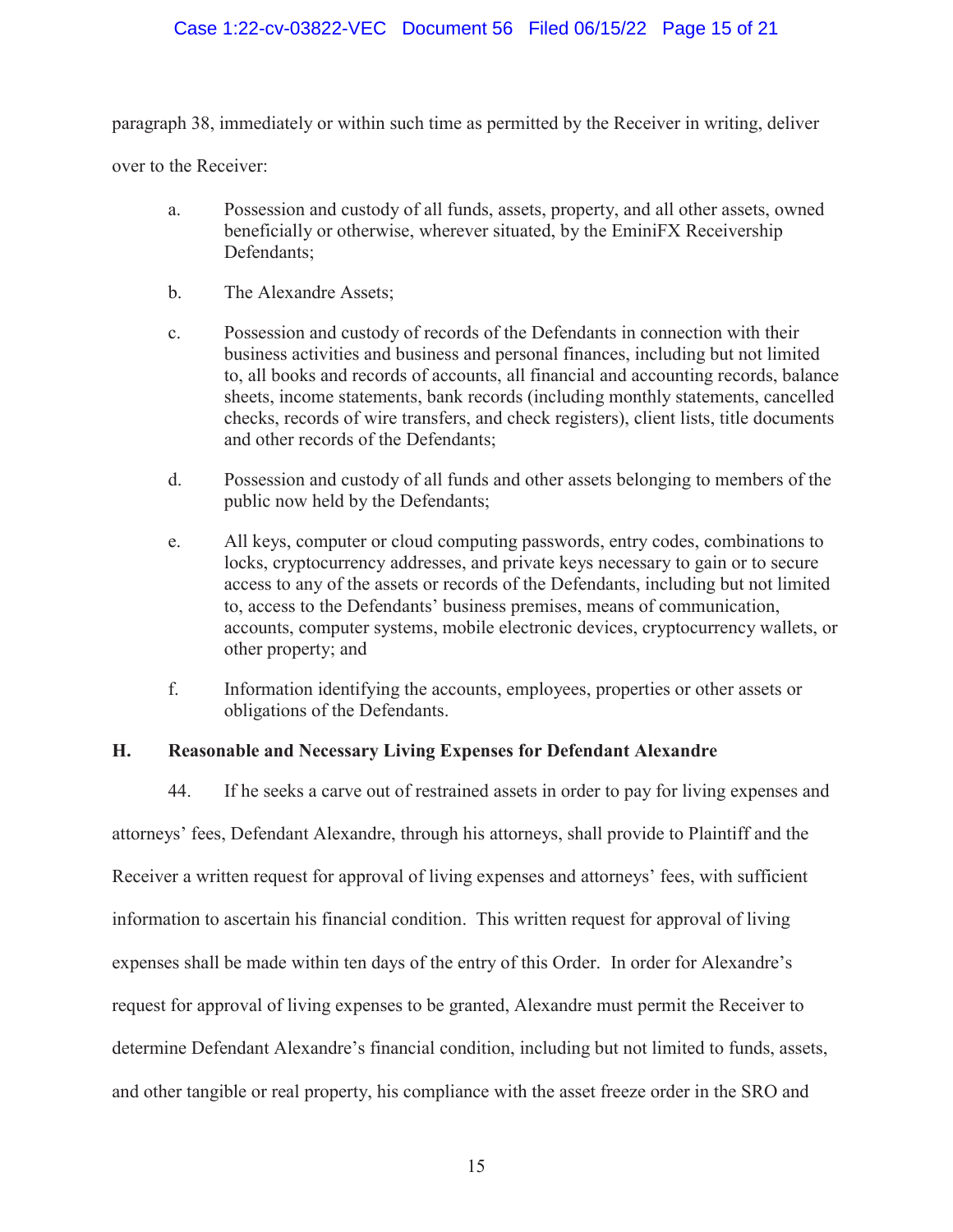### Case 1:22-cv-03822-VEC Document 56 Filed 06/15/22 Page 16 of 21

this Order, and his reasonable and necessary living expenses. Alexandre may disclose his financial condition by asset deposition or otherwise. Alexandre is not precluded from petitioning the Court to decide whether he has fully disclosed his financial condition and established compliance with the asset freeze order in the SRO and this Order as well as his reasonable and necessary living expenses and attorneys' fees.

45. Within five business days of receiving the information about Alexandre's financial condition, the parties will negotiate in good faith for a carve-out for reasonable and necessary living expenses and attorneys' fees—on a monthly basis—to be generated solely from assets of Mr. Alexandre other than the Alexandre Assets and any prospective earnings, bonuses, and/or other after-acquired income from new employment as described in Section II.I, *infra.*

46. The Court will entertain an application for reasonable and necessary living expenses and attorneys' fees upon proper written submission by Defendant Alexandre and any other individual whose assets are restrained by operation of this Consent Order. A proper submission requires that Defendant Alexandre, or his representative, file such application under oath with the Court and set forth in detail, fully substantiated by all relevant financial documentation, the amount of funds necessary to pay reasonable and necessary living expenses, a description of the expenses for which those funds are to be applied, a description of the assets sought to be used to pay such expenses, and a description of the derivation of such assets. Defendant Alexandre is not precluded from petitioning the Court to decide that an under-oath application is unnecessary to the determination as to his reasonable and necessary living expenses and attorneys' fees.

## **I. Restricted Business Activities and Employment for Defendant Alexandre**

47. Defendant Alexandre wishes to seek gainful employment to cover his reasonable and necessary living expenses and attorneys' fees.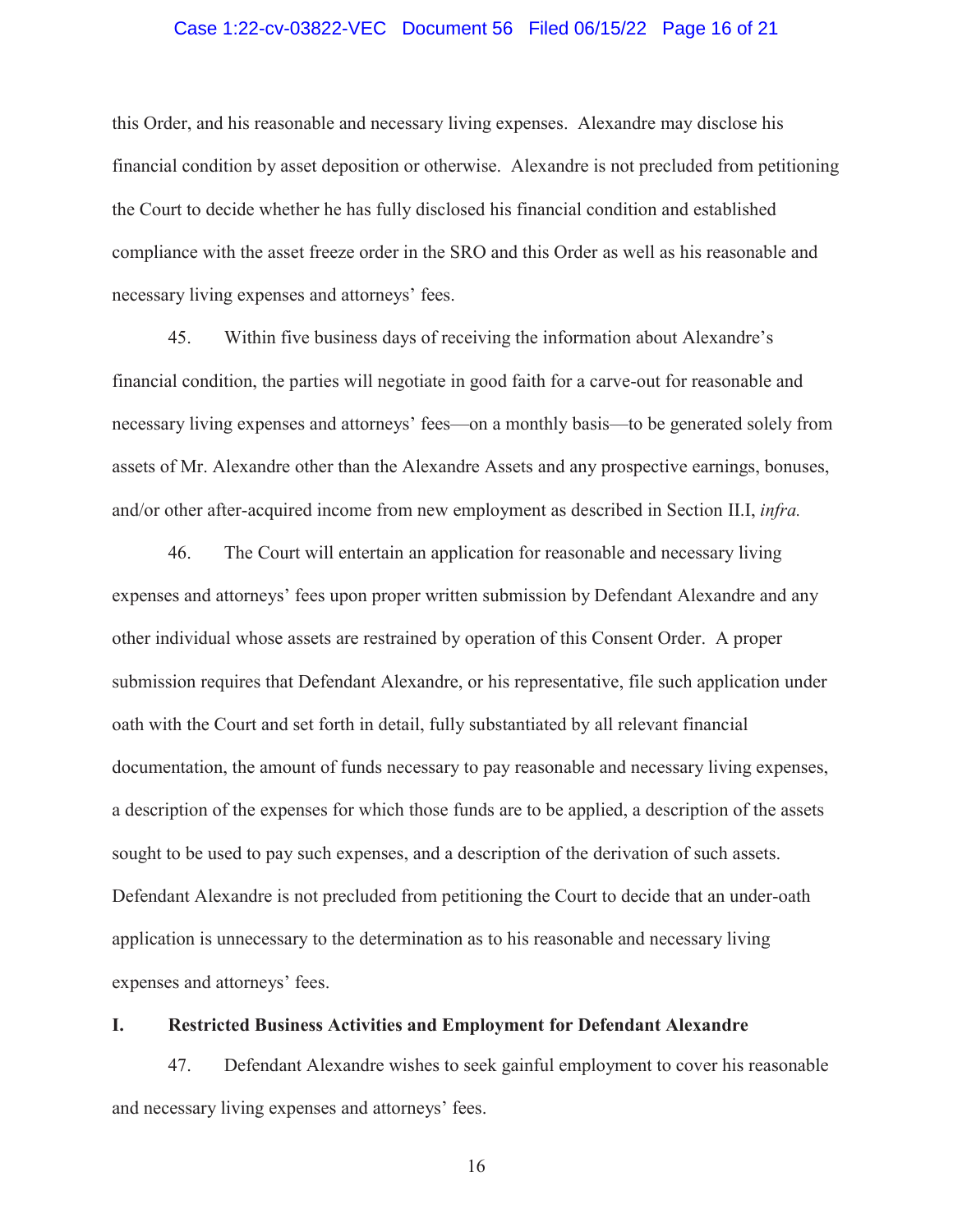### Case 1:22-cv-03822-VEC Document 56 Filed 06/15/22 Page 17 of 21

48. In addition to assets belonging to Defendant Alexandre that are not Alexandre Assets, as defined herein, only specific prospective earnings, bonuses, and/or other afteracquired income, salary, wages, commissions, dividends, draws, or other forms of compensation or passive income from any newfound employment or activity ("New Income") will be excluded from the restraints imposed by the Order for the limited purpose of covering Defendant Alexandre's reasonable living expenses and attorneys' fees pursuant to the process described in Section II.H, *supra,* and subject to the restrictions in this Section.

49. Defendant Alexandre agrees that he will not engage in any activity related to securities, commodities, or derivatives, including, but not limited to soliciting, receiving, or accepting any funds from any person or entity for the purpose of purchasing, selling, or otherwise investing in precious metals, securities, commodities, derivatives, virtual currency, binary options, or foreign currency or receive any income, salary, wages, commissions, dividends, draws, or other forms of compensation or passive income from any person or entity engaged in said activities.

50. Within two days of securing any New Income, Defendant Alexandre shall provide the name and address of the employer, person, or entity, as well as the name of a contact person and telephone number from its personnel office to Plaintiff and the Receiver.

51. Within ten days of this Order, Defendant Alexandre shall open a single new bank account in his name to deposit any New Income and any assets of Defendant Alexandre that are not part of the Alexandre Assets, as defined herein, and to withdraw such funds for reasonable and necessary living expenses as ordered by the Court. The Receiver shall be co-owner and have unfettered access to this new account. Within twenty-four (24) hours of opening such a new bank account, Defendant Alexandre shall provide complete information to the Receiver and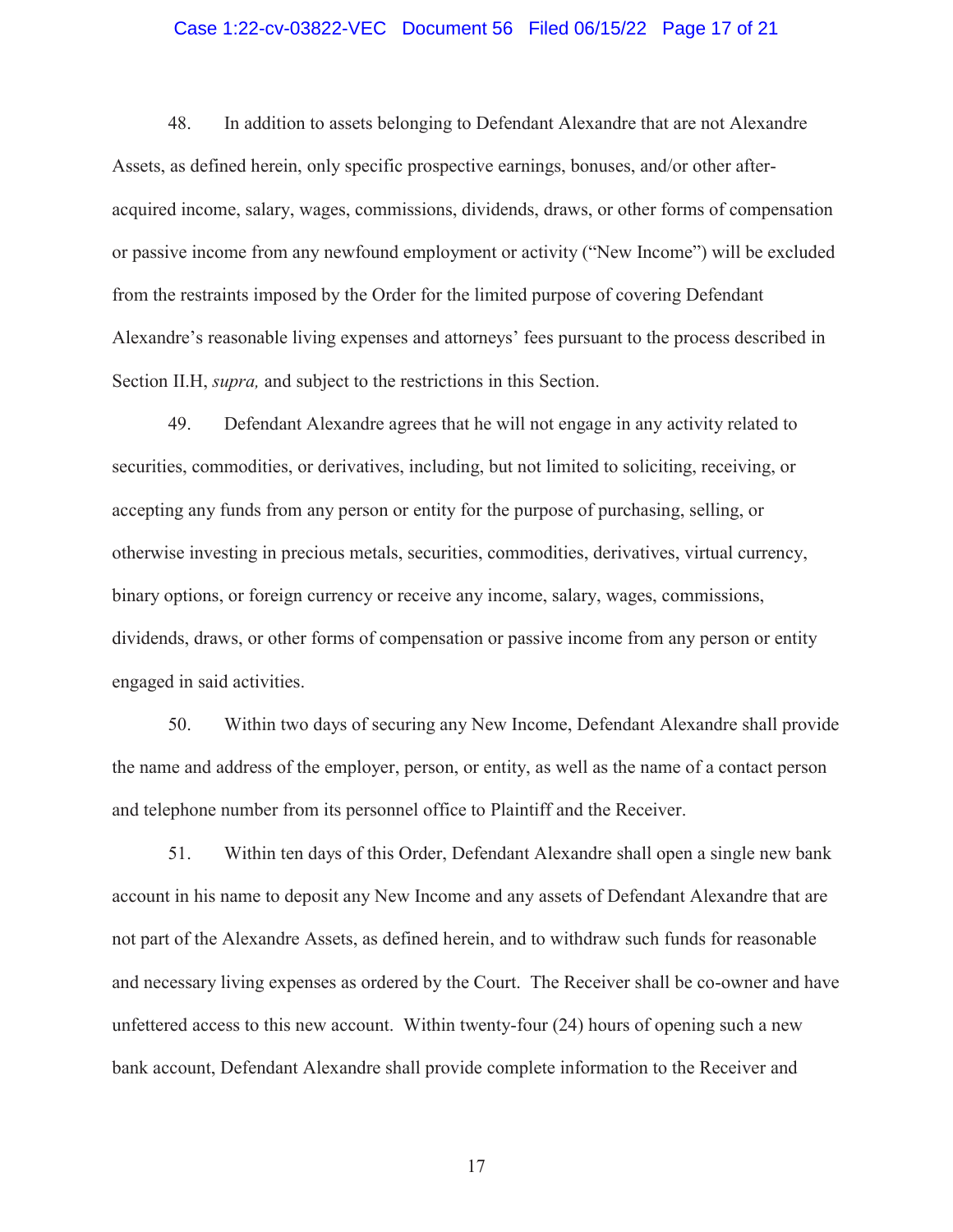### Case 1:22-cv-03822-VEC Document 56 Filed 06/15/22 Page 18 of 21

Plaintiff about the account, including the name of the bank, address, telephone number, and account number.

52. Any and all other bank accounts in the name of either Defendant shall remain subject to terms of the Order that prohibit Defendants from transferring, removing, dissipating, or otherwise disposing of any asset.

53. All dispositions of funds from the new bank account authorized by this Order, until further order of the Court, shall also be subject to monitoring by the Receiver. The Receiver is authorized to obtain copies of any and all bank statements.

### **J. Persons Bound by This Order**

54. This Order is binding the Defendants, as well as on any person who receives actual notice of this Order by personal service or otherwise and is acting in the capacity of an officer, agent, servant, employee, or attorney of Defendants.

## **K. Stay on Actions Against the Defendants**

55. Except by leave of the Court, during the pendency of the receivership ordered herein, Defendants, and all other persons and entities are stayed from taking any action (other than the present action by the Plaintiff) to establish or enforce any claim, right or interest for, against, on behalf of, in, or in the name of, the Defendants, the Receiver, the Receivership Property, or the Receiver's duly authorized agents acting in their capacities as such, including but not limited to, the following actions:

- a. Petitioning, or assisting in the filing of a petition that would cause the Defendants to be placed in bankruptcy;
- b. Commencing, prosecuting, litigating or enforcing any suit or proceeding against any of the Defendants, or any of their subsidiaries or affiliates, except that such actions may be filed to toll any applicable statute of limitations;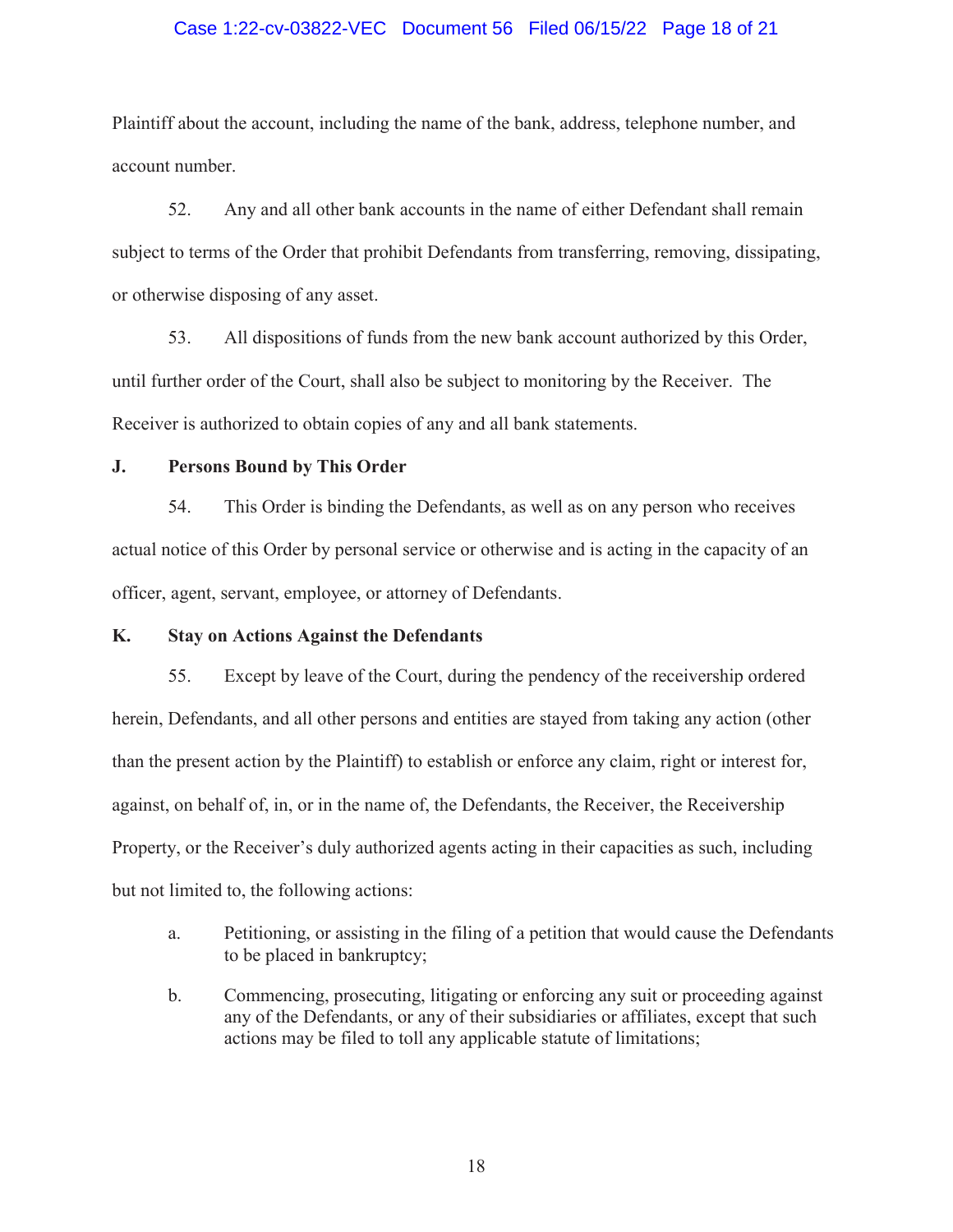- c. Commencing, prosecuting, continuing or entering any suit or proceeding in the name or on behalf of any of the Defendants, or any of their subsidiaries or affiliates;
- d. Accelerating the due date of any obligation or claimed obligation, enforcing any lien upon, or taking or attempting to take possession of, or retaining possession of, property of the Defendants, or any of their subsidiaries or affiliates, or any property claimed by any of them, or attempting to foreclose, forfeit, alter or terminate any of the Defendants' interests in property, including without limitation, the establishment, granting, or perfection of any security interest, whether such acts are part of a judicial proceeding or otherwise;
- e. Using self-help or executing or issuing, or causing the execution or issuance of, any court attachment, subpoena, replevin, execution or other process for the purpose of impounding or taking possession of or interfering with, or creating or enforcing a lien upon any property, wherever located, owned by or in the possession of the Defendants, or any of their subsidiaries or affiliates, or the Receiver, or any agent of the Receiver; and
- f. Doing any act or thing whatsoever to interfere with the Receiver taking control, possession or management of the property subject to the receivership, or to in any way interfere with the Receiver or to harass or interfere with the duties of the Receiver; or to interfere in any manner with the exclusive jurisdiction of this Court over the property and assets of the Receivership Defendants, or their subsidiaries or affiliates.
- 56. Provided, however, that nothing in this section shall prohibit any federal or state

law enforcement or regulatory authority from commencing or prosecuting an action against the

Defendants. This Court shall retain jurisdiction over any action filed against the Receiver or his

retained professionals based upon acts or omissions committed in their representative capacities.

# **L. Bond Not Required of Plaintiff Commission or the Receiver**

57. As Plaintiff, Commission has made a proper showing under 7 U.S.C. § 13a-1(b)

that it is not required to post any bond in connection with this Order. The Receiver is similarly not required to post bond.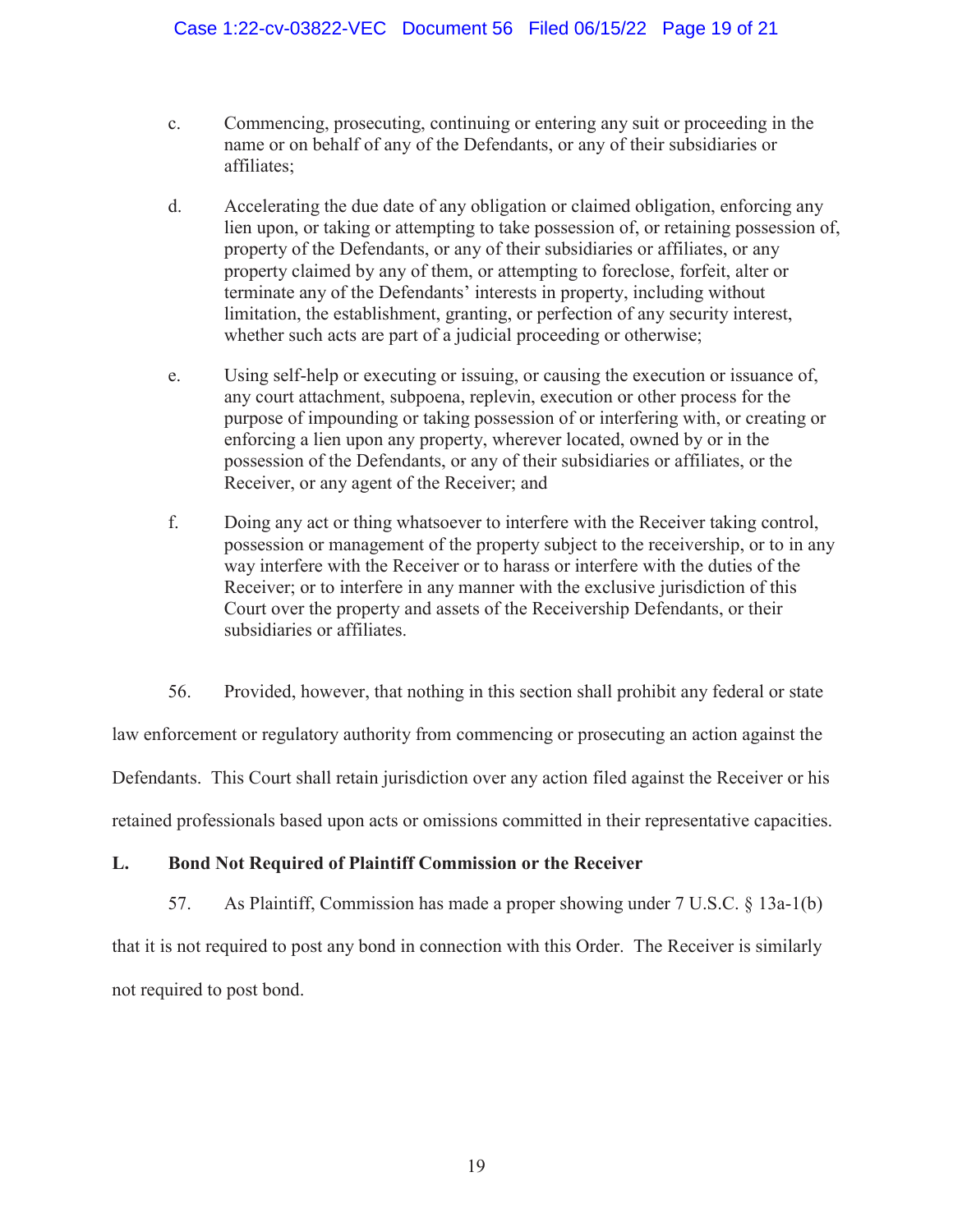# **M. Authority of Receiver to Execute Order**

58. The Receiver is hereby authorized to execute this Order on behalf of Defendant EminiFX and undersigned counsel for Alexandre has no objection to the Receiver entering into this Order on behalf of Defendant EminiFX. Case 1:22-cv-03822-VEC Document 56 Filed 06/15/22 Page 20 of 21<br>
Authority of Receiver to Exceute Order<br>
S. The Receiver is hereby authorized to execute this Order on behalf of Defe<br>
S. The Receiver is hereby authorized t

## **N. Force and Effect**

59. This Order shall remain in full force and effect until the final trial of this case, or until further order of this Court, and this Court retains jurisdiction of this matter for all purposes.

# **O. Modifications to this Order**

60. Nothing in this Order shall be construed as a waiver of Defendants' right to file

motions with the Court seeking modification of the assets included in the General Receivership

Estate.

The hearing on the preliminary injunction, currently scheduled for Friday, June 17, 2022 at 2:30 P.M., is hereby CANCELLED, as the entry of this Order renders that hearing moot.

**IT SO ORDERED**, in New York, New York on this  $\frac{15}{2}$  day of June, 2022, at

 $7:23$  p.m.

Vallue Cop Valline Cogn

Hon. Valerie E. Caproni UNITED STATES DISTRICT JUDGE